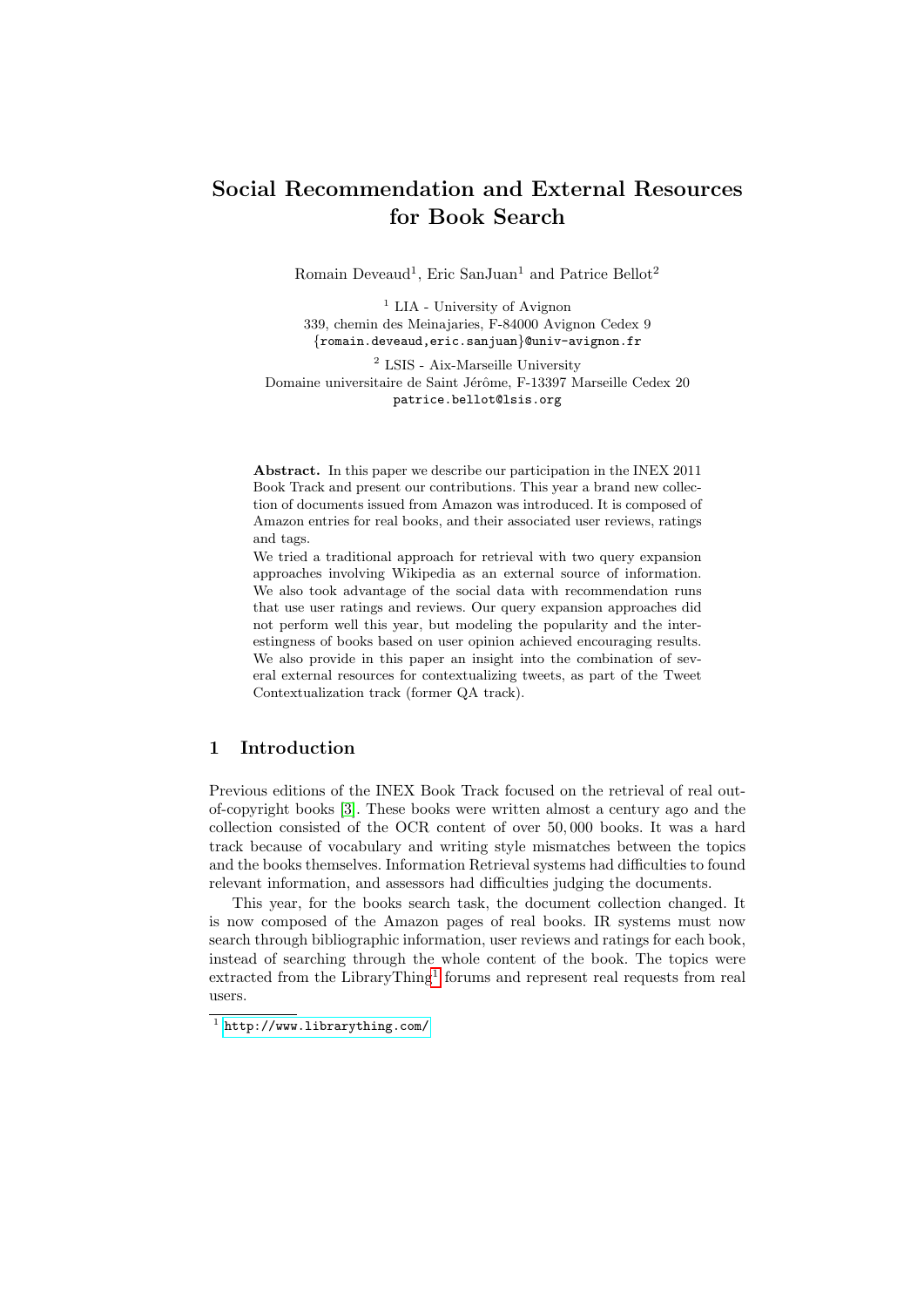This year we experimented with query expansion approaches and recommendation methods. Like we already did for the INEX 2010 Book track, we used a language modeling approach to retrieval. We started by using Wikipedia as an external source of information, since many books have their dedicated Wikipedia article [\[4\]](#page-11-0). We associate a Wikipedia article to each topic and we select the most informative words from the articles in order to expand the query. For our recommendation runs, we used the reviews and the ratings attributed to books by Amazon users. We computed a "social relevance" probability for each book, considering the amount of reviews and the ratings. This probability was then interpolated with scores obtained by Maximum Likelihood Estimates computed on whole Amazon pages, or only on reviews and titles, depending on the run.

The rest of the paper is organized as follows. The following Section gives an insight into the document collection whereas Section [3](#page-1-0) describes the our retrieval framework. Finally, we describe our runs in Section [4](#page-5-0) and discuss some results in Sections [5](#page-6-0) and [6.](#page-8-0)

# 2 The Amazon collection

The document used for this year's Book Track is composed of Amazon pages of existing books. These pages consist of editorial information such as ISBN number, title, number of pages etc... However, in this collection the most important content resides in social data. Indeed Amazon is social-oriented, and user can comment and rate products they purchased or they own. Reviews are identified by the **straters** fields and are unique for a single user: Amazon does not allow a forum-like discussion. They can also assign tags of their creation to a product. These tags are useful for refining the search of other users in the way that they are not fixed: they reflect the trends for a specific product. In the XML documents, they can be found in the  $\langle \text{tag}\rangle$  fields. Apart from this user classification, Amazon provides its own category labels that are contained in the <browseNode> fields.

Table 1. Some facts about the Amazon collection.

| Number of pages (i.e. books)                   | 2, 781, 400  |
|------------------------------------------------|--------------|
| Number of reviews                              | 15, 785, 133 |
| Number of pages that contain at least a review | 1, 915, 336  |

# <span id="page-1-0"></span>3 Retrieval model

### <span id="page-1-1"></span>3.1 Sequential Dependence Model

Like in 2010, we used a language modeling approach to retrieval [\[5\]](#page-11-1). We use Metzler and Croft's Markov Random Field (MRF) model [\[6\]](#page-11-2) to integrate multiword phrases in the query. Specifically, we use the Sequential Dependance Model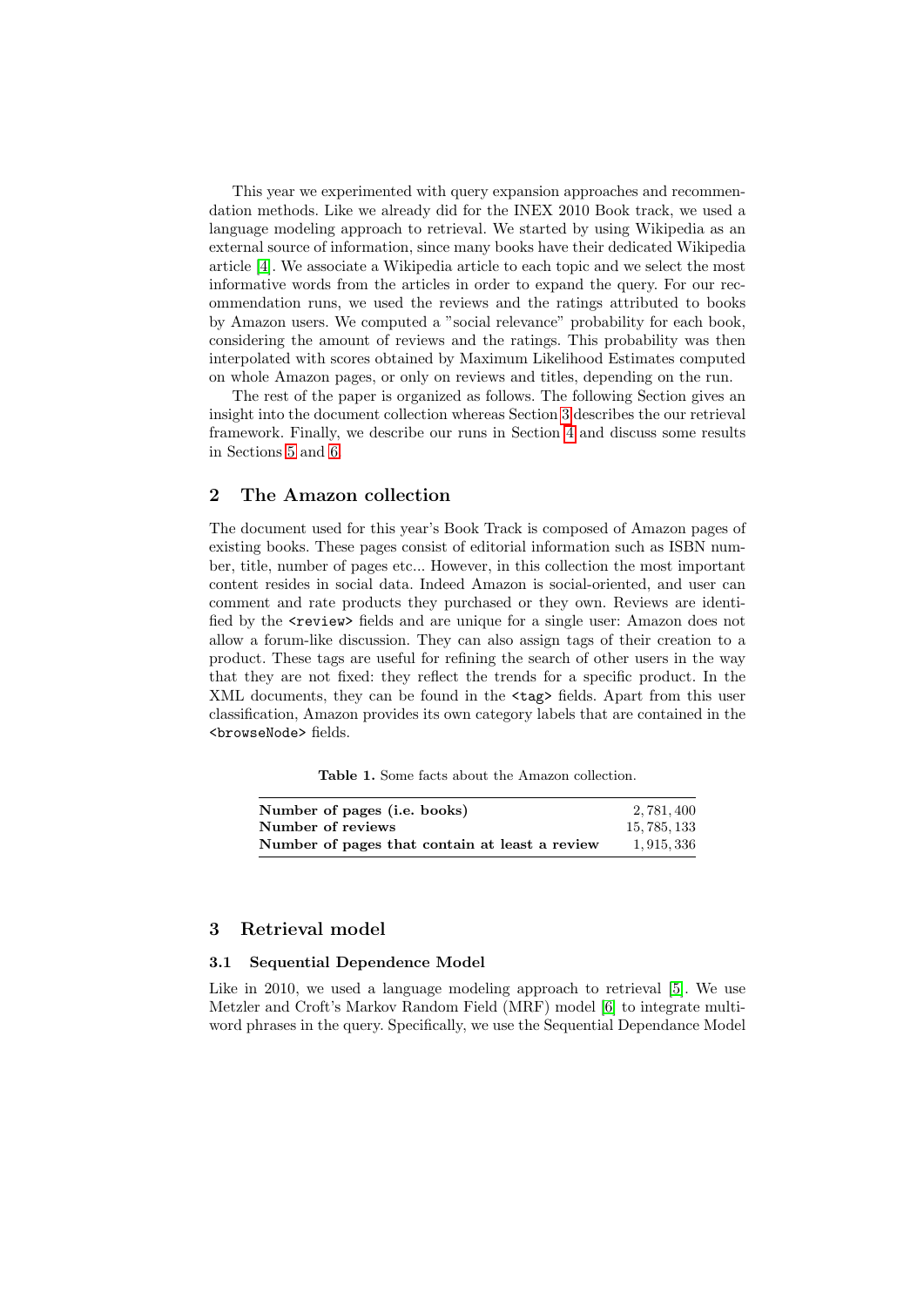(SDM), which is a special case of the MRF. In this model three features are considered: single term features (standard unigram language model features,  $f_T$ ), exact phrase features (words appearing in sequence,  $f<sub>O</sub>$ ) and unordered window features (requiring words to be close together, but not necessarily in an exact sequence order,  $f_{U}$ ).

Documents are thus ranked according to the following scoring function:

$$
score_{SDM}(Q, D) = \lambda_T \sum_{q \in Q} f_T(q, D)
$$

$$
+ \lambda_O \sum_{i=1}^{|Q|-1} f_O(q_i, q_{i+1}, D)
$$

$$
+ \lambda_U \sum_{i=1}^{|Q|-1} f_U(q_i, q_{i+1}, D)
$$

where the features weights are set according to the author's recommendation  $(\lambda_T = 0.85, \lambda_O = 0.1, \lambda_U = 0.05)$ .  $f_T$ ,  $f_O$  and  $f_U$  are the log maximum likelihood estimates of query terms in document  $D$ , computed over the target collection with a Dirichlet smoothing.

### <span id="page-2-0"></span>3.2 External resources combination

As previously done last year [\[2\]](#page-10-1), we exploited external resources in a Pseudo-Relevance Feedback (PRF) fashion to expand the query with informative terms. Given a resource  $\mathcal{R}$ , we form a subset  $\mathcal{R}_{\mathcal{Q}}$  of informative documents considering the initial query Q using pseudo-relevance feedback. To this end we first rank documents of R using the SDM ranking function. An entropy measure  $H_{\mathcal{R}_{\mathcal{Q}}}(t)$ is then computed for each term t over  $\mathcal{R}_{\mathcal{Q}}$  in order to weigh them according to their relative informativeness:

$$
H_{\mathcal{R}_Q}(t) = -\sum_{w \in t} p(w|\mathcal{R}_Q) \cdot \log p(w|\mathcal{R}_Q)
$$

These external weighted terms are finally used to expand the original query. The ranking function of documents over the target collection  $\mathcal C$  is then defined as follows:

$$
score(Q, D) = score_{SDM}(Q, D) + \frac{1}{|S|} \sum_{\mathcal{R}_{\mathcal{Q}} \in \mathcal{S}} \sum_{t \in \mathcal{R}_{\mathcal{Q}}} H_{\mathcal{R}_{\mathcal{Q}}}(t) \cdot f_T(t, D)
$$

where  $S$  is the set of external resources.

For our official experiments with the Book Track we only considered Wikipedia as an external resource, but we also conducted unofficial experiments on the Tweet Contextualization track after the workshop. In order to extract a comprehensive context from a tweet, we used a larger set  $S$  of resources. It is composed of four general resources: Wikipedia as an encyclopedic source, the New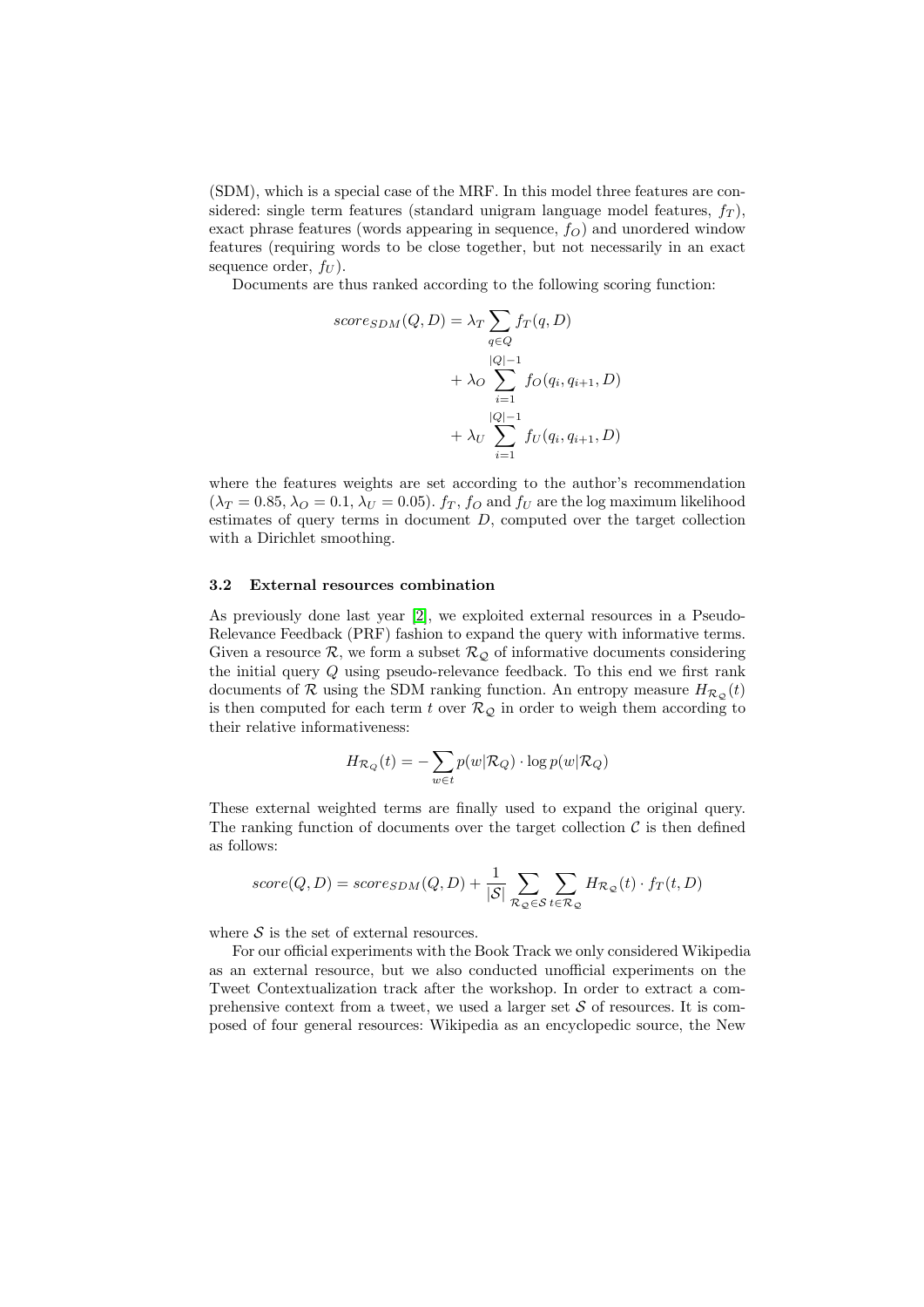York Times and GigaWord corpora as sources of news data and the category B of the ClueWeb09 collection as a web source. The English GigaWord LDC corpus consists of 4, 111, 240 newswire articles collected from four distinct international sources including the New York Times. The New York Times LDC corpus contains 1, 855, 658 news articles published between 1987 and 2007. The Wikipedia collection is a recent dump from July 2011 of the online encyclopedia that contains 3, 214, 014 documents. We removed the spammed documents from the category B of the ClueWeb09 according a standard list of spams for this collection[2](#page-3-0) . We followed authors recommendations [\[1\]](#page-10-2) and set the "spamminess" threshold parameter to 70, the resulting corpus is composed of 29, 038, 220 web pages. We present the results in the dedicated sections below.

#### <span id="page-3-1"></span>3.3 Wikipedia thematic graphs

In the previous methods we expand the query with words selected from pages directly related to the query. Here, we wanted to select broader, more general words that could stretch topic coverage. The main idea is to build a thematic graph of Wikipedia articles in order to generate a set of articles that (ideally) completely covers the topic.

For this purpose we use anchor texts and their associated hyperlinks in the first Wikipedia page associated to the query. We keep the term extraction process detailed in Section [3.2](#page-2-0) for selecting a Wikipedia page highly relevant to the query. We extract informative words from this page using the exact same method as above. But we also extract all anchor texts in this page. Given  $T^{\mathcal{W}}$  the set of words extracted by entropy from the Wikipedia article W and  $A^{\mathcal{W}}$  its set of anchor texts. We then compute the intersection between the set  $T^{\mathcal{W}}$  and each anchor text  $A_i^{\mathcal{W}}$ . The intersection is not null if at least one contextual informative word is present in the anchor text. We then consider that the Wikipedia article that is linked with the anchor text is thematically relevant to the first retrieved Wikipedia article. Then we sum the previously computed entropies for all words from  $T^{\mathcal{W}}$  occurring in the anchor text, which gives a confidence score for anchor  $A_i^{\mathcal{W}}$ . The computation of this score can be formalized as follows:

$$
s_P(A_i^{\mathcal{W}}) = \sum_{t \in T^{\mathcal{W}} \cap A_i^{\mathcal{W}}} H_{\mathcal{W}}(t)
$$

This thematic link hypothesis between Wikipedia articles relies on the fact that anchor texts are well-written and reviewed by the community. Each contributor can edit or correct an article while moderators can prevent abuses. This behavior was previously noted by [\[8\]](#page-11-3) within the frame of experiements on the semantic relations that exist between lexical units. This study shows that using Wikipedia, an open and collaborative resource, achieves better results than the use of ontologies or hand-crafted taxonomies in some cases. These reflections hence justify our use of anchor texts to model thematic links between Wikipedia articles, or every other collaborative resource.

<span id="page-3-0"></span> $^2$  http://plg.uwaterloo.ca/ gvcormac/clueweb09spam/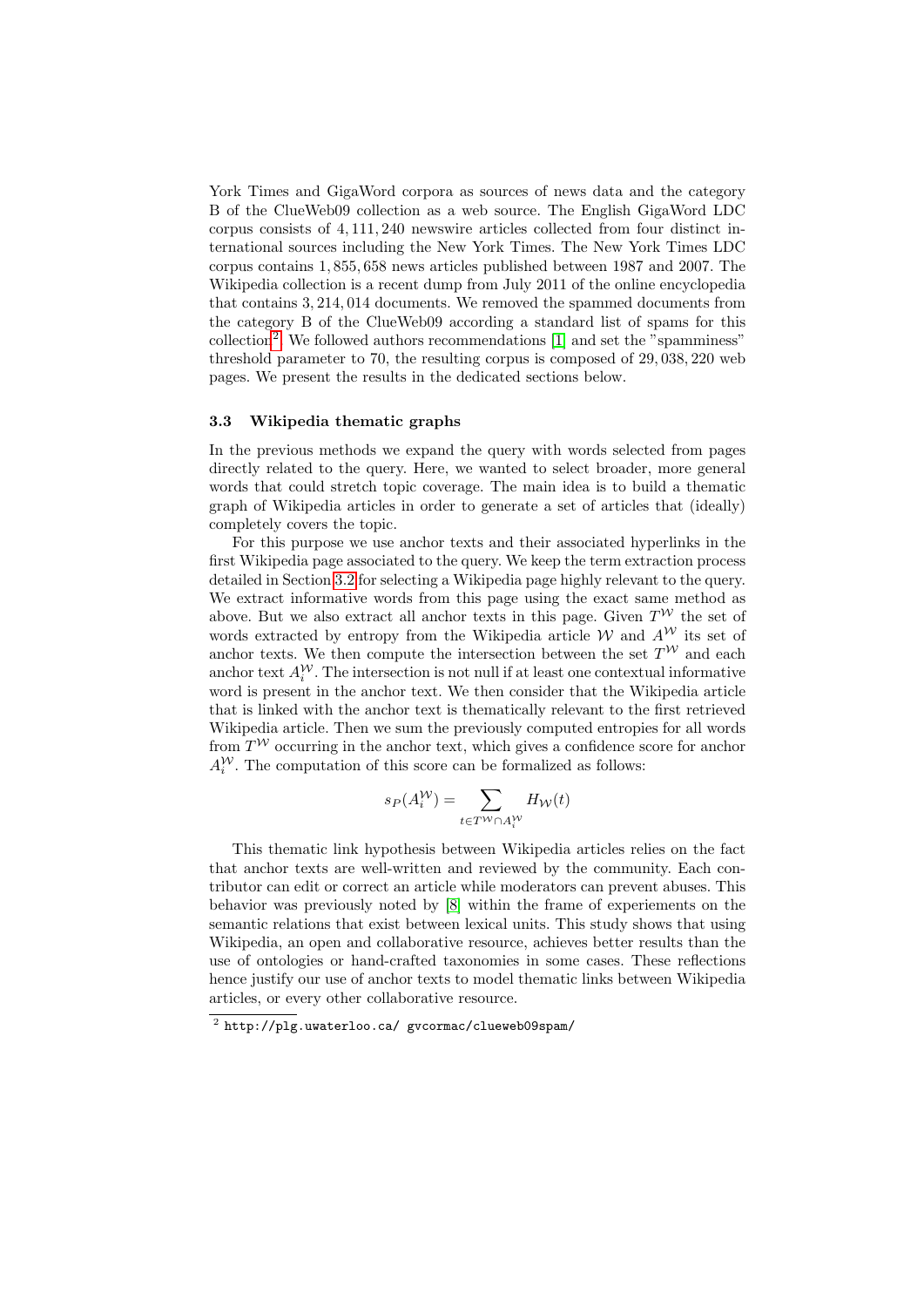We can iterate and construct a directed graph of Wikipedia articles linked together. Children node pages (or sub-articles) are weighted half that of their parents in order to minimize a potential topic drift. We avoid loops in the graph (i.e. a child node can not be linked to one of his elder) because it brings no additional information. It also could change weights between linked articles. Informative words are then extracted from the sub-articles and incorporated to our retrieval model like another external resource.

#### <span id="page-4-0"></span>3.4 Social opinion for book search

The test collection used this year for the Book Track contains Amazon pages of books. These pages are composed amongst others of editorial information, like the number of pages or the blurb, user ratings and user reviews. However, contrary to the previous years, the actual content of the books is not available. Hence, the task is to rank books according to the sparse informative content and the opinion of readers expressed in the reviews, considering that the user ratings are integers between 1 and 5.

Here, we wanted to model two social popularity assumptions: a product that has a lot of reviews must be relevant (or at least popular), and a high rated product must be relevant. Then, a product having a large number of good reviews really must be relevant. However in the collection there is often a small amount of ratings for a given book. The challenge was to determine whether each user rating is significant or not. To do so, we first define  $X_R^D$  a random set of "bad" ratings (1, 2 or 3 over 5 points) for book D. Then, we evaluate the statistical significant differences between  $X_R^D$  and  $X_R^D \cup X_U^D$  using Welch's t-test, where  $X_U^D$  is the actual set of user rating for book D. Finally, we take the complement of the test  $p$ -value as the probability that reviewers like the book.

The underlying assumption is that significant differences occur under two different situations. First, when there is a small amount of user ratings  $(X_U^i)$ but they all are very good. For example this is the case of good but little-known books. Second, when there is a very large amount of user ratings but there are average. Hence this statistical test gives us a single estimate of both likability and popularity.

We use our SDM baseline defined in section [3.1](#page-1-1) and incorporate the above recommendation estimate:

$$
score_{recomm}(Q, D) = \lambda_D \ score_{SDM}(Q, D) + (1 - \lambda_D) \ t_D
$$

where the  $\lambda_D$  parameter was set based on the observation over the test topics made available to participants for training purposes. Indeed we observed on these topics that the  $t_D$  had no influence on the ranking of documents after the hundredth result (average estimation). Hence we fix the smoothing parameter to:

$$
\lambda_D = \frac{\arg \max_D score_{SDM}(Q, D) - score_{SDM}(Q, D)_{100}}{N_{Results}}
$$

In practice, this approach is re-ranking of the results of the SDM retrieval model based on the popularity and the likability of the different books.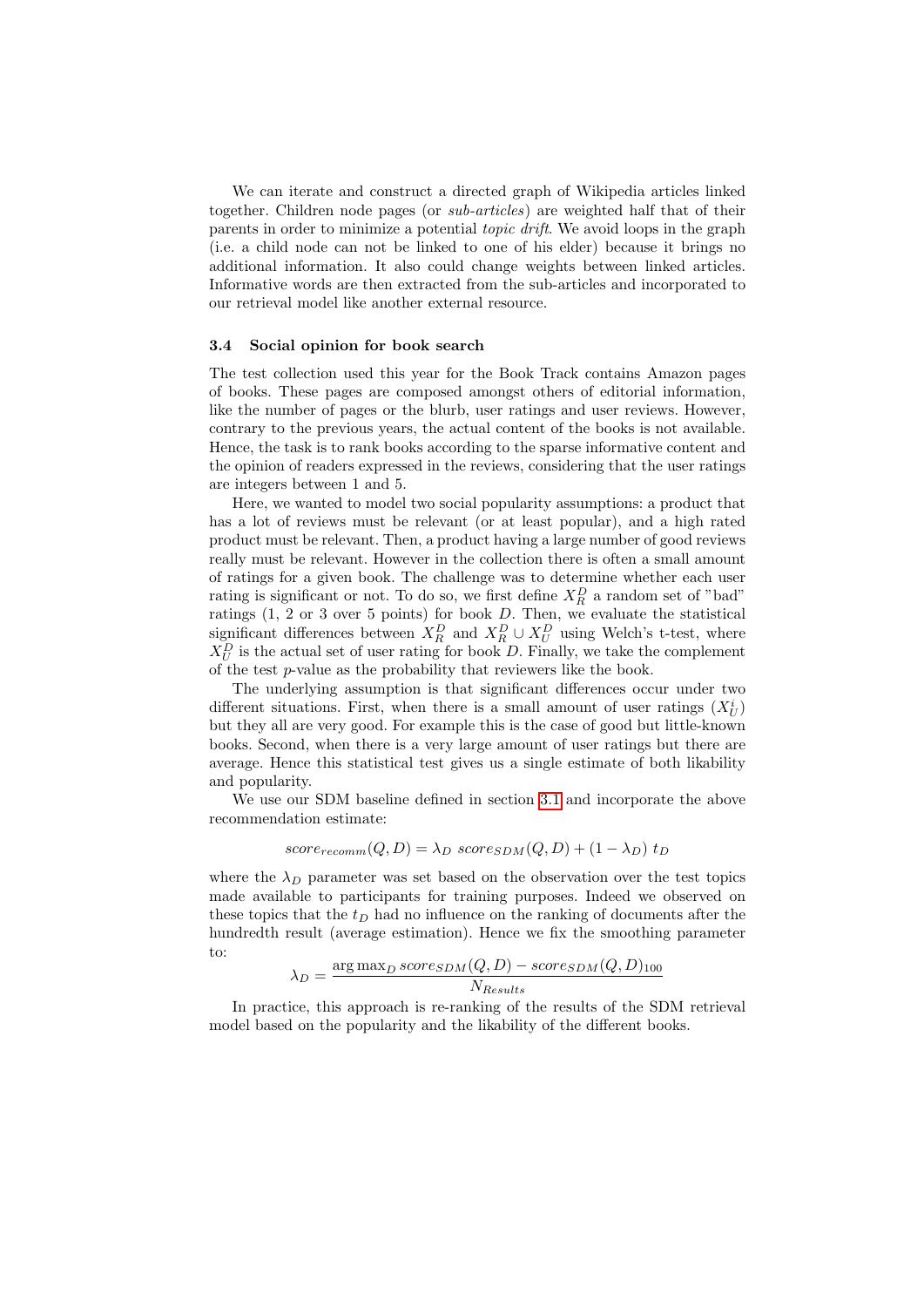# <span id="page-5-0"></span>4 Runs

This year we submitted 6 runs for the Social Search for Best Books task only. We used Indri<sup>[3](#page-5-1)</sup> for indexing and searching. We did not remove any stopword and used the standard Krovetz stemmer.

baseline-sdm This run is the implementation of the SDM model described in Section [3.1.](#page-1-1) We use it as a strong baseline.

baseline-tags-browsenode This is an attempt to produce an improved baseline that uses the Amazon classification as well as user tags. We search all single query terms in the specific XML fields (<tag> and <br/> <br/> <br/>seNode>). This part is then combined with the SDM model, which is weighted four times more than the "tag searching" part. We set these weights empirically after observations on the test topics. The Indri syntax for the query schumann biography would typically  $he:$ 

```
#weight (
0.2 #combine ( #1(schumann).tag #1(biography).tag
                #1(schumann).browseNode #1(biography).browseNode )
0.8 #weight ( 0.85 #combine( Schumann Biography )
               0.1 #combine( #1(schumann biography) )
               0.05 #combine( #uw8(schumann biography) ) )
       )
```
sdm-wiki This run is the implementation of the external resources combination model described in Section [3.2,](#page-2-0) only applied to a single resource: Wikipedia. The Wikipedia API was queried on August, 2011. For each topic we extract the 20 top informative words based on their entropy measure from the top ranked article given by the Wikipedia API. We then reformulate the initial query by adding these words with their entropy as weights. The motivation to do this was that there are many books that have their dedicated Wikipedia article [\[4\]](#page-11-0). If we could select the proper article and extract informative words about a book topic or a book series, it could help retrieval.

sdm-wiki-anchors This run is the implementation of the Wikipedia thematic graph approach described in Section [3.3.](#page-3-1) For each topic, we queried the Wikipedia API to retrieve the first ranked article. We then computed all thematic links between this first Wikipedia article (we call it reference) and all the others that are linked to it. We then extract the 20 top informative words from these linked articles in order to enrich the query with several thematically linked sources. In these experiments we only consider the top 5 linked articles with best  $s_P(A_i^{\mathcal{W}})$ confidence score.

<span id="page-5-1"></span> $^3$  <http://www.lemurproject.org>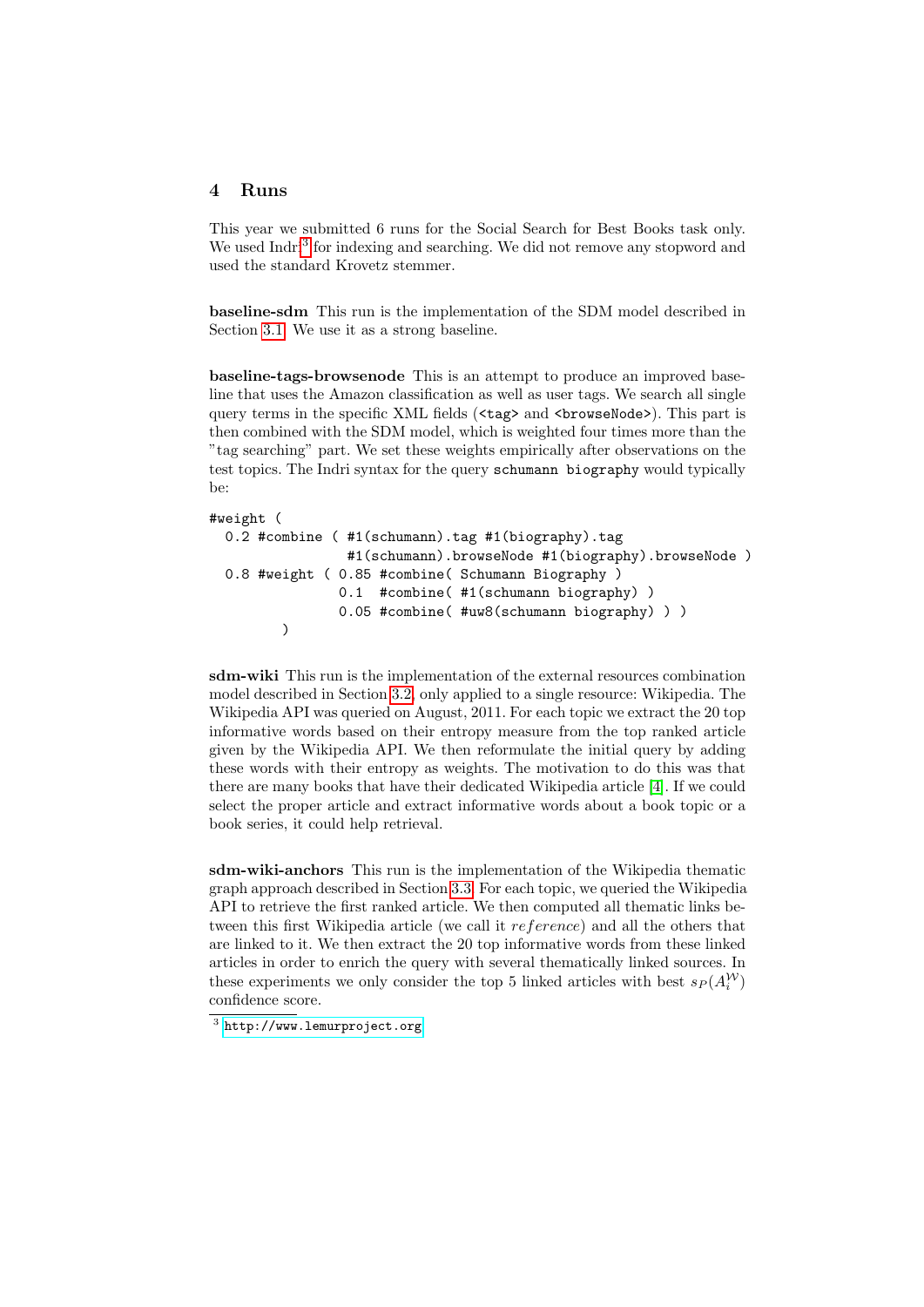sdm-reviews-combine This run uses the social information contained in the user reviews, it is the implementation of the approach described in Section [3.4.](#page-4-0) First, a baseline-sdm is performed. We then extract the number of reviews and their ratings for each document previously retrieved. A probability that the book is popular is then computed with a Welch's t-test. This interestingness and popularity score is finally interpolated to the SDM score.

recommendation This run is similar to the previous one except that we compute a query likelihood estimate only on the  $\text{title>}$  and on the  $\text{content>}$ fields, instead of considering the whole document like the SDM does. Scores for the title and the reviews, and the popularity of the books are interpolated the same way as above. The sum of these three scores gives a recommendation score for each book based only on its title and on user opinions, without tanking into account any other editorial information.

### <span id="page-6-0"></span>5 Book Search results and discussion

The evaluation results shown below are based on the official INEX 2011 Social Books topic set, consisting of 211 topics from the LibraryThing discussion groups. There are two separate sets of relevance judgements. The first set is derived from the suggestions from members of the discussion groups, and is considered as the principal mean of evaluation for this task. The second set is based on judgements from Amazon Mechanical Turk for 24 out of the 211 topics. We present the results for the first set of relevance judgements in Table [2.](#page-7-0)

We observe that our **recommendation** approach performs the best amongst our other runs, while our two query expansion approaches with Wikipedia both fail. Our baseline-sdm run do not use any additional information except the user query (which is in fact the title of the corresponding LibraryThing thread), hence this is a good mean of comparison for other runs using social information for example. Despite that using an external encyclopedic resource like Wikipedia do not work for improving the initial query formulation, we see that a traditional pseudo-relevance feedback (PRF) approach achieved the best results overall this year. Indeed the approach of the University of Amsterdam (p4) was to expand the query with 50 terms extracted from the top 10 results, either performing over a full index or over an index that only include social tags (such as reviews, tags and ratings). The latter performed the best with their PRF approach, and it is coherent with the results of our recommendation run. Indeed in this run we only consider the content of the user reviews, which correspond to a limited version of the social index mentioned above. It also suggests that the baseline model is quite effective and selects relevant feedback documents, which is confirmed by the results computed with the Amazon Mechanical Turk judgements shown in Table [3.](#page-7-1)

In this table we see that the baselines perform very well compared to the others, and it confirms that a language modeling base system performs very well on this test collection. It is very good at retrieving relevant documents in the first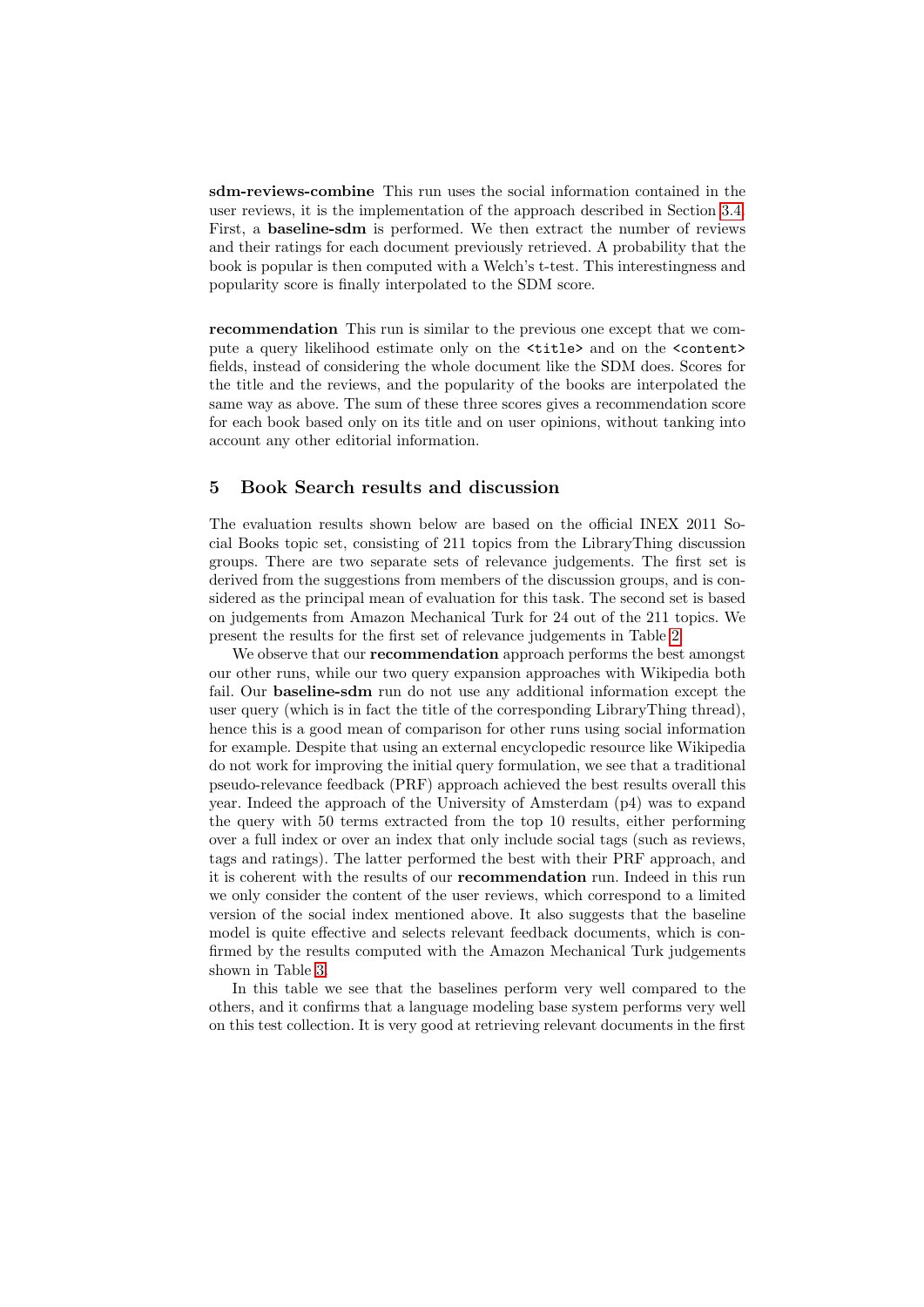| Run                                             | nDCG@10 | P@10   | <b>MRR</b> | <b>MAP</b> |
|-------------------------------------------------|---------|--------|------------|------------|
| $p4$ -inex2011SB.xml_social.fb.10.50            | 0.3101  | 0.2071 | 0.4811     | 0.2283     |
| p54-run4.all-topic-fields.reviews-split.combSUM | 0.2991  | 0.1991 | 0.4731     | 0.1945     |
| p4-inex2011SB.xml_social                        | 0.2913  | 0.1910 | 0.4661     | 0.2115     |
| p4-inex2011SB.xml_full.fb.10.50                 | 0.2853  | 0.1858 | 0.4453     | 0.2051     |
| $p54$ -run2.all-topic-fields.all-doc-fields     | 0.2843  | 0.1910 | 0.4567     | 0.2035     |
| p62.recommendation                              | 0.2710  | 0.1900 | 0.4250     | 0.1770     |
| p54-run3.title.reviews-split.combSUM            | 0.2643  | 0.1858 | 0.4195     | 0.1661     |
| p62.sdm-reviews-combine                         | 0.2618  | 0.1749 | 0.4361     | 0.1755     |
| p62.baseline-sdm                                | 0.2536  | 0.1697 | 0.3962     | 0.1815     |
| p62.baseline-tags-browsenode                    | 0.2534  | 0.1687 | 0.3877     | 0.1884     |
| p4-inex2011SB.xml_full                          | 0.2523  | 0.1649 | 0.4062     | 0.1825     |
| $wiki-web-nyt-gw$                               | 0.2502  | 0.1673 | 0.4001     | 0.1857     |
| p4-inex2011SB.xml_amazon                        | 0.2411  | 0.1536 | 0.3939     | 0.1722     |
| p62.sdm-wiki                                    | 0.1953  | 0.1332 | 0.3017     | 0.1404     |
| p62.sdm-wiki-anchors                            | 0.1724  | 0.1199 | 0.2720     | 0.1253     |
| p4-inex2011SB.xml_lt                            | 0.1592  | 0.1052 | 0.2695     | 0.1199     |
| p18.UPF_QE_group_BTT02                          | 0.1531  | 0.0995 | 0.2478     | 0.1223     |
| p18.UPF_QE_genregroup_BTT02                     | 0.1327  | 0.0934 | 0.2283     | 0.1001     |
| p18.UPF_QEGr_BTT02_RM                           | 0.1291  | 0.0872 | 0.2183     | 0.0973     |
| p18.UPF_base_BTT02                              | 0.1281  | 0.0863 | 0.2135     | 0.1018     |
| p18.UPF_QE_genre_BTT02                          | 0.1214  | 0.0844 | 0.2089     | 0.0910     |
| p18.UPF_base_BT02                               | 0.1202  | 0.0796 | 0.2039     | 0.1048     |
| p54-run1.title.all-doc-fields                   | 0.1129  | 0.0801 | 0.1982     | 0.0868     |

<span id="page-7-0"></span>Table 2. Official results of the Best Books for Social Search task of the INEX 2011 Book track, using judgements derived from the LibraryThing discussion groups. Our runs are identified by the p62 prefix and are in boldface.

| Run                                      | nDCG@10 | P@10   | MRR.   | MAP    |
|------------------------------------------|---------|--------|--------|--------|
| p62.baseline-sdm                         | 0.6092  | 0.5875 | 0.7794 | 0.3896 |
| p4-inex2011SB.xml_amazon                 | 0.6055  | 0.5792 | 0.7940 | 0.3500 |
| p62.baseline-tags-browsenode             | 0.6012  | 0.5708 | 0.7779 | 0.3996 |
| p4-inex2011SB.xml_full                   | 0.6011  | 0.5708 | 0.7798 | 0.3818 |
| p4-inex2011SB.xml_full.fb.10.50          | 0.5929  | 0.5500 | 0.8075 | 0.3898 |
| p62.sdm-reviews-combine                  | 0.5654  | 0.5208 | 0.7584 | 0.2781 |
| p4-inex2011SB.xml_social                 | 0.5464  | 0.5167 | 0.7031 | 0.3486 |
| p4-inex2011SB.xml_social.fb.10.50        | 0.5425  | 0.5042 | 0.7210 | 0.3261 |
| p54-run2.all-topic-fields.all-doc-fields | 0.5415  | 0.4625 | 0.8535 | 0.3223 |

<span id="page-7-1"></span>Table 3. Top runs of the Best Books for Social Search task of the INEX 2011 Book track, using judgements obtained by crowdsourcing (Amazon Mechanical Turk). Our runs are identified by the p62 prefix and are in boldface.

ranks which is an essential quality for a system that performs PRF. Hence a query expansion approach can be very effective on this dataset, but feedback documents must come from the target collection and not from an external resource. It is however important to note that these judgements are coming from people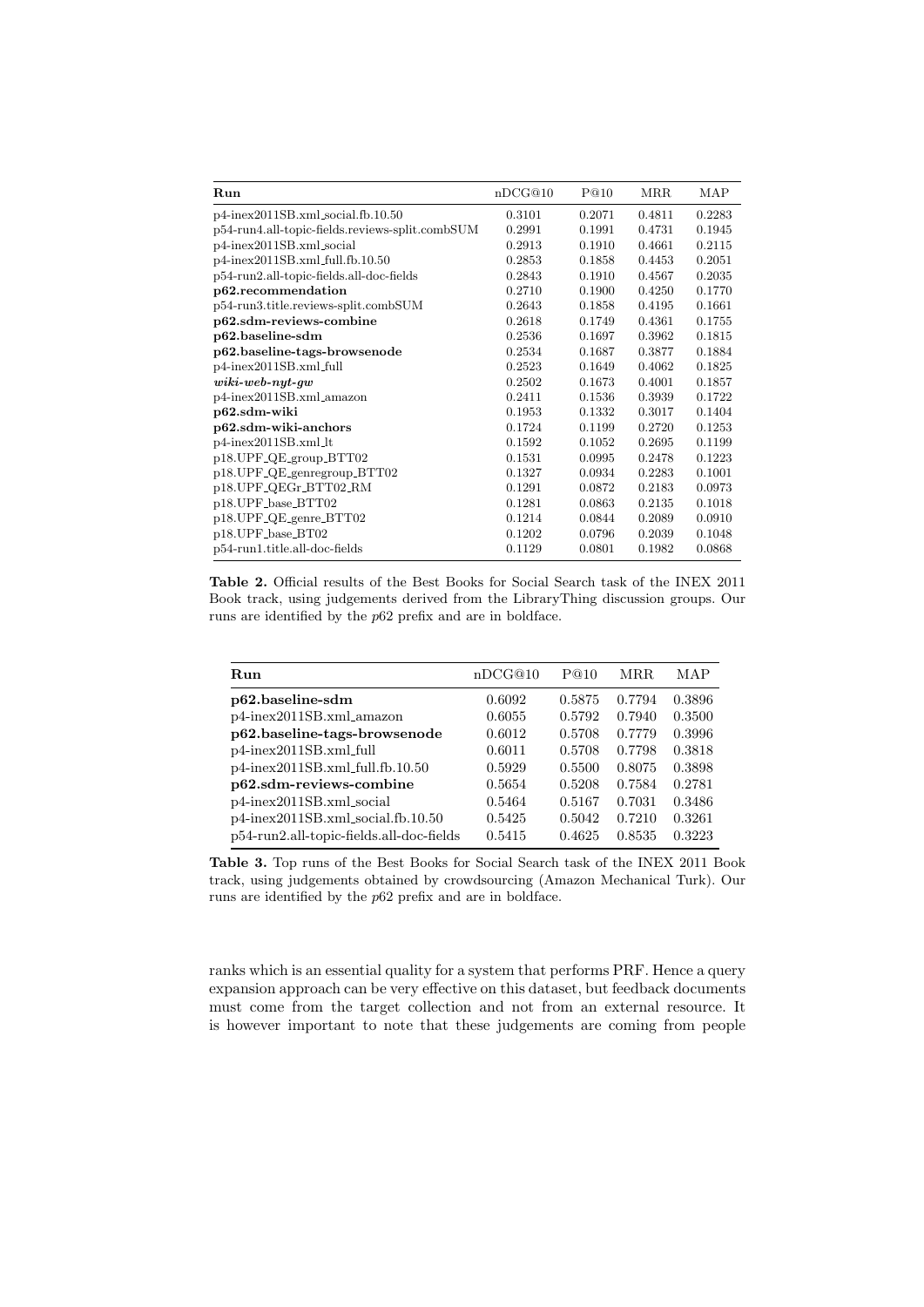that often are not experts or that do not have the experience of good readers. Their assessments may then come from the suggestions of well-known search engines or directly from Amazon. This behavior could possibly explain the high performances of the baselines for the AMT judgements set.

To confirm this assessment, we tried to combine the four heterogenous resources mentioned in Section [3.2](#page-2-0) and we reported the results on Table [2](#page-7-0) under the unofficial run identified by  $wiki\text{-}web\text{-}nyt\text{-}gw$ . Although the combination of multiple external resources does much better than using Wikipedia alone, it still does not beat our baseline. Hence can safely affirm that reformulating the query using a wide range of external sources of knowledge does not work when the target collection is mainly composed of recommendation or opinion-oriented text.

The other part of our contribution lies in the social opinion that we took into account in our ranking function. Indeed we are the only group that submitted runs that model the popularity and the likability of books based on user reviews and ratings. Royal School of Library and Information Science's group (p54) tried in their early experiments to define an helpfulness score for each review, aiming to give more weight to a review found truthful, and also tried to weigh books reviews according to their associated ratings. However these experiments showed that it didn't performed well compared to an approach where they sum the relevance score of all the reviews for a given book. The two runs we submitted that make use of social information (recommendation and sdm-reviews-combine) can both be viewed as a re-ranking of the baseline, and both of them improve its performance. The recommendation run only uses reviews content and the title of the book for the retrieval of books while the sdm-reviews-combine run uses the whole content of the Amazon/LibraryThing pages. The fact that the recommendation run performs best than the sdm-reviews-combine is coherent with the approach of Royal School of Library and Information Science described above. Additional information seems to be considered as noise while the real informative content is situated inside the reviews, but this may also be a smoothing issue. Indeed the size of the reviews are much larger than any other component in the documents ( $\approx 156$  words per review, while tags are only composed of 1 or 2 words), and defining specific smoothing parameter values for each field based on the average length of their length could perform better.

### <span id="page-8-0"></span>6 Contextualizing tweets by combining general resources

Considering that the use of an external resource did not bring anything to social book search, we wanted to evaluate our resource combination approach on another track. This approach intuitively matches well against the Tweet Contextualization one (former QA track). Indeed its purpose is to extract relevant passages from Wikipedia in order to generate a readable summary (500 words maximum) giving insights into a topic of current interest. These topics are represented by tweets, which are in fact titles of New York Times articles. We use the exact same approach previously described in Section [3.2.](#page-2-0) Tweets are enriched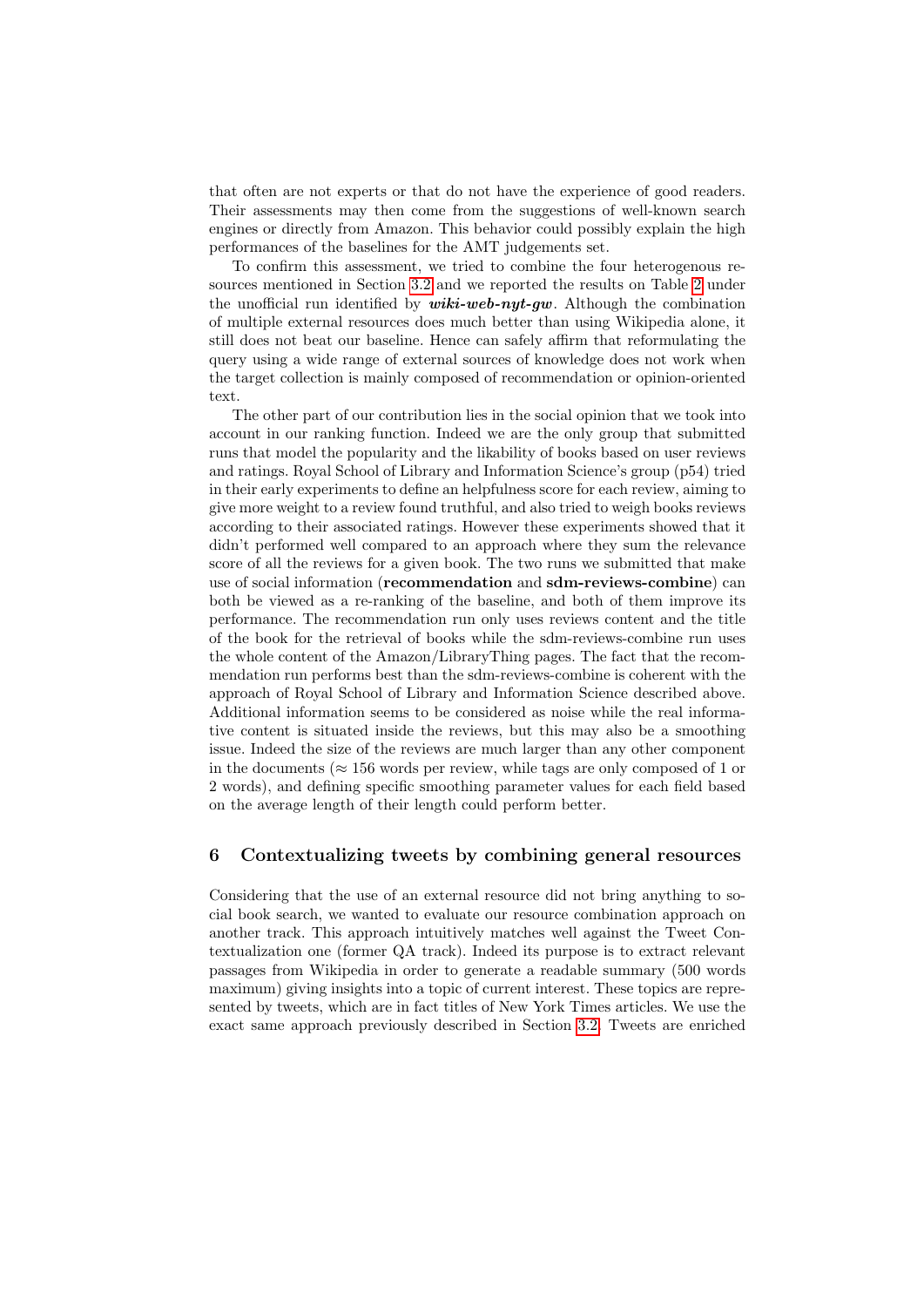with additional information coming from the various external resources, and sentences are extracted from the target Wikipedia collection to form a contextual excerpt. The organizers provided a full baseline for participants that could not implement their own index of the Wikipedia collection. It is composed of a full state-of-the-art XML-element retrieval system which was already available for the previous edition of the INEX QA track [\[7\]](#page-11-4). We tried every combination of one, two, three and four resources, but we only report the approaches that use a single resource and the full combination of the four. Some official results are reported in Table [4](#page-9-0) as well as those of our unofficial runs.

| Run                     | Unigram | <b>Bigram</b> | With 2-gap |
|-------------------------|---------|---------------|------------|
| ID12R_IRIT_default.run  | 0.8271  | 0.9012        | 0.9028     |
| $ID126R_Run1.run$       | 0.7982  | 0.9031        | 0.9037     |
| $ID128R_Run2.run$       | 0.8034  | 0.9091        | 0.9094     |
| ID138R_Run1.run         | 0.8089  | 0.9150        | 0.9147     |
| $ID129R_Run2.run$       | 0.8497  | 0.9252        | 0.9253     |
| wiki-web-nyt-gw         | 0.8267  | 0.9273        | 0.9289     |
| Baseline_sum.run        | 0.8363  | 0.9350        | 0.9362     |
| gigaword                | 0.8409  | 0.9371        | 0.9383     |
| ID18R_Run1.run          | 0.8642  | 0.9368        | 0.9386     |
| nyt                     | 0.8631  | 0.9437        | 0.9443     |
| ID46R_JU_CSE_run1.run   | 0.8807  | 0.9453        | 0.9448     |
| web                     | 0.8522  | 0.9454        | 0.9466     |
| wiki                    | 0.8515  | 0.9454        | 0.9471     |
| <i>Baseline_mut.run</i> | 0.9064  | 0.9777        | 0.9875     |

<span id="page-9-0"></span>Table 4. Official results of the INEX 2011 Tweet Contextualization track. Our runs are unofficial and are in boldface, runs in italic are the official baselines.

The evaluation metrics considers the absolute normalized log-difference between the result passages and the textual assessments. The main metric is **With** 2-gap and evaluates the frequency differences between "pairs of consecutive lemmas, allowing the insertion between them of a maximum of two lemmas". We see that despite the fact that the passage extraction method we use was the baseline provided by the organizers, using a single resource to reformulate the initial query (or tweet) does not beat the *Baseline\_sum.run*. However we see that the GigaWord and the NYT corpora are the ones that harm retrieval the less, mainly because of their coverage of the news topics. Surprisingly, the use of Wikipedia as a single source of expansion (i.e. pseudo-relevance feedback) achieves the worst results of our unofficial runs. We did not have the time to further investigate, but this may be a first coverage indication of Wikipedia for the given topics. It also suggests that constructing a coherent summary based exclusively on Wikipedia for a given news topic is not an easy task. Despite the negative effect of single resources, we observe that the combination of the four resources performs bet-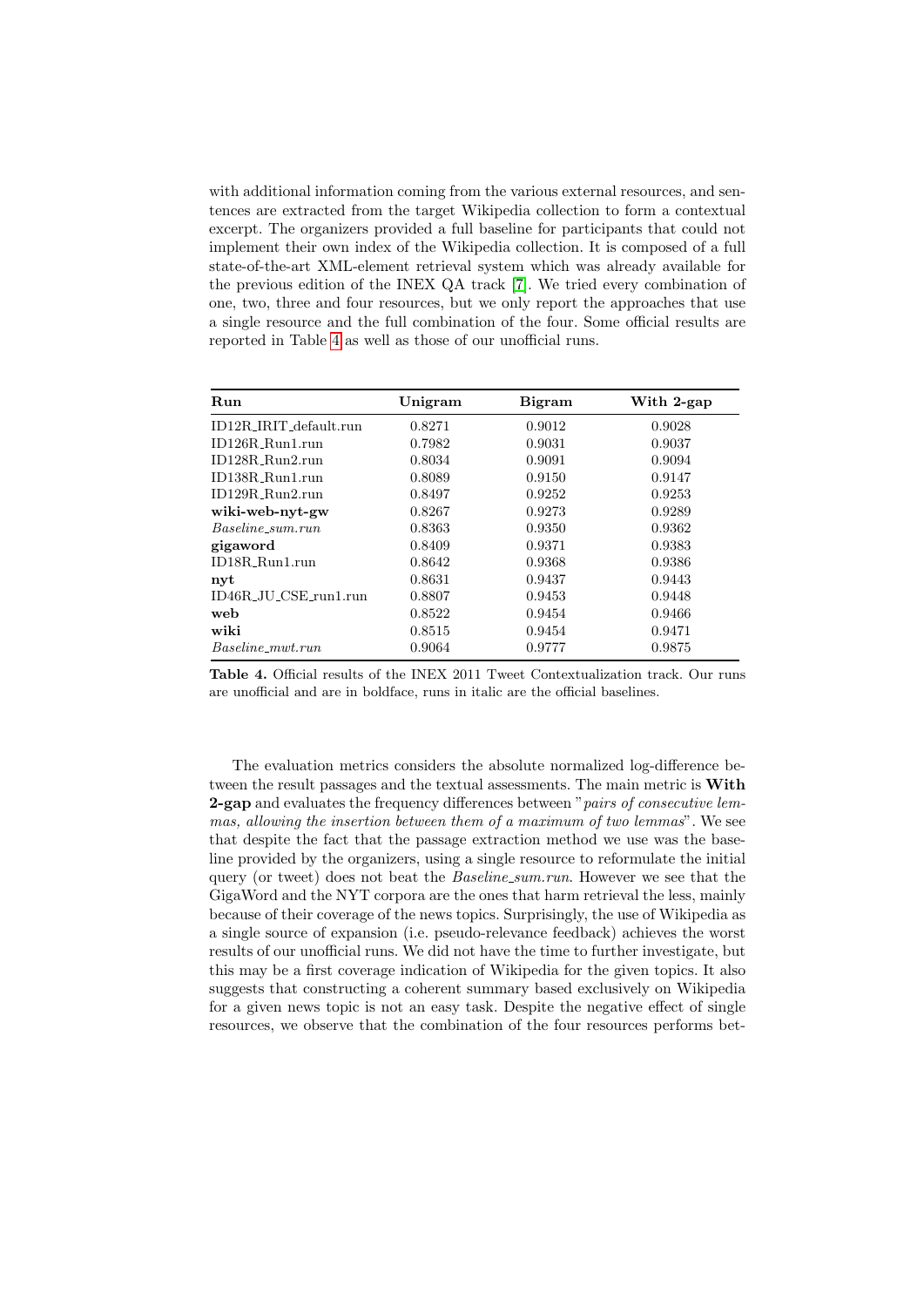ter than the baseline. The improvement is statistically significant (t-test with  $p$ -value  $< 0.05$ ). The combination thus contextualizes effectively the information need from 3 different points of view corresponding to the 3 types of resources, namely: encyclopedic, news and web. This contextualization acts in the form of contextual features extracted from the different sources and used to reformulate the initial query (or tweet). These results are very promising and encouraging, and we aim at experimenting other means of contextualization with several kind of external data.

# 7 Conclusions

In this paper we presented our contributions for the INEX 2011 Book track. One main observation from this year's Book track was that the baselines based on a language modeling approach to retrieval were very hard to beat. This also helped the approaches that used pseudo-relevance feedback to perform well. We proposed a query expansion method that exploit four different resources as external sources of expansion terms. This method considers the most informative words of the best ranked articles in order to reformulate the query. It did not perform well overall and did not manage to beat our baseline. We also tried to build a limited thematic graph of Wikipedia articles in order to extract more expansion terms, but this approach was even less effective. This collection is mainly composed of user reviews that contain opinion-oriented text more than factual information, and using external information seems not to work here. However we tried to extend our method to the Tweet Contextualization track and saw that combining the four resources is effective and beats the baseline, while every single resource harms passage retrieval.

We also submitted two runs to the Book track that took advantage of the social information available in the Amazon collection. They exploit the number of reviews and the user ratings to compute popularity and likability scores that we interpolate with query likelihood probabilities. These approaches showed to be effective but still need some improvements, especially with the estimation of a "good" review. We aim to model the quality of a reviewer for the upcoming year, thus weighting the different reviews of a given book according to several criteria.

# References

- <span id="page-10-2"></span>1. Gordon Cormack, Mark Smucker, and Charles Clarke. Efficient and effective spam filtering and re-ranking for large web datasets. Information Retrieval, 2011.
- <span id="page-10-1"></span>2. Romain Deveaud, Florian Boudin, and Patrice Bellot. LIA at INEX 2010 Book Track. In Shlomo Geva, Jaap Kamps, Ralf Schenkel, and Andrew Trotman, editors, Comparative Evaluation of Focused Retrieval, pages 118–127. Springer Berlin / Heidelberg, 2011.
- <span id="page-10-0"></span>3. Gabriella Kazai, Marijn Koolen, Antoine Doucet, and Monica Landoni. Overview of the INEX 2010 Book Track: At the Mercy of Crowdsourcing. In Shlomo Geva,